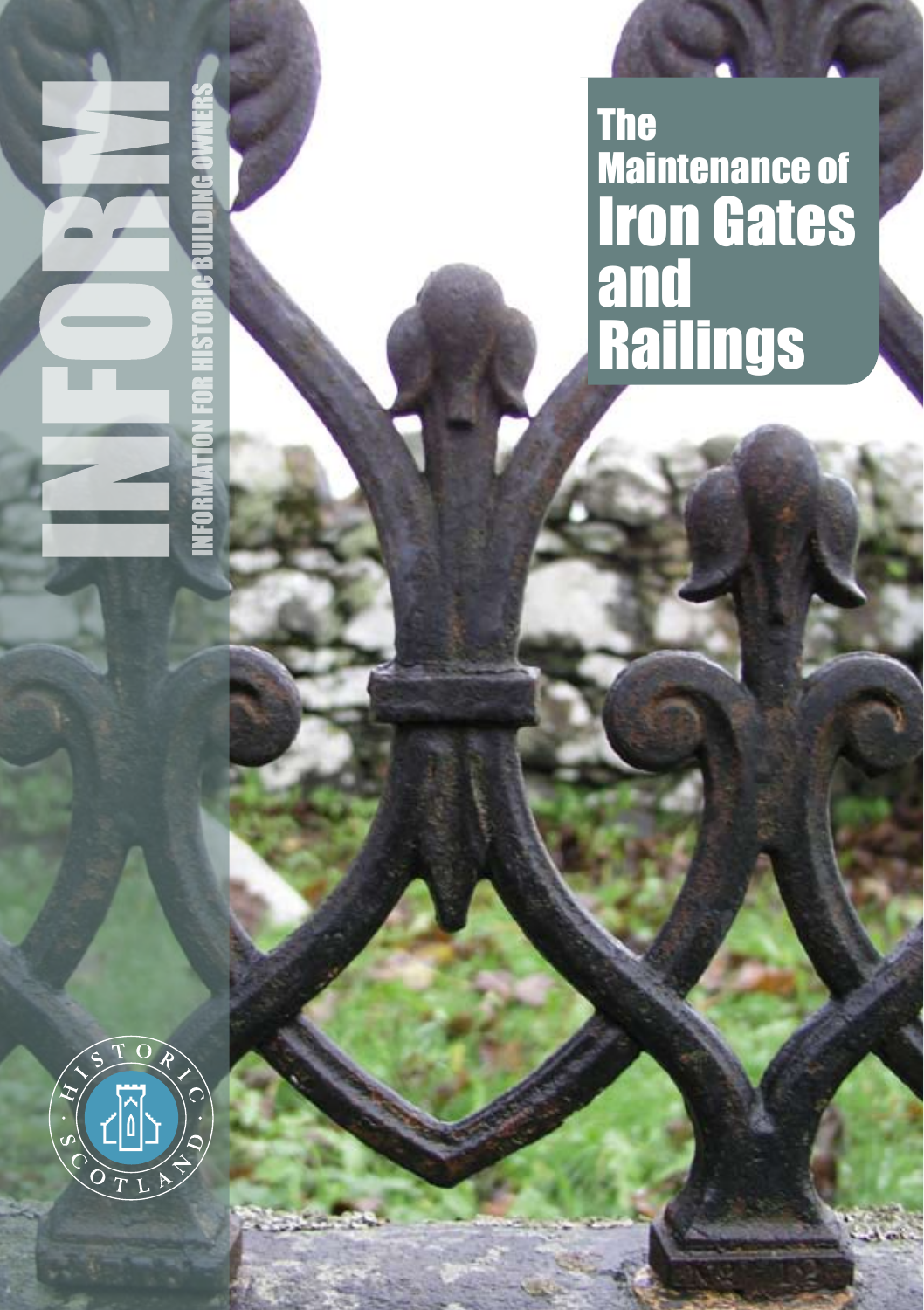# Introduction

**Cast and wrought iron were popular building materials during the late 18th and 19th centuries. Consequently, much of the architecture of this period used iron decoratively and structurally. The retention of traditional ironwork such as gates and railings can be enormously beneficial to the quality and character of the building. Such period features enhance the appearance and value of traditional buildings, and are costly to replace if they are removed. This INFORM is intended to assist building owners and occupiers maintain and repair their existing iron gates and railings.** 



Technological advancements in the 18th and 19th centuries enabled the mass production of wrought and cast iron, and iron production became a significant industry in Scotland. Iron was used for a broad range of architectural purposes, ranging from structural columns and beams, railings, gates and balconies, to detailed ornamentation such as finials and ridge cresting. In many cases, it is possible to identify the original makers and foundries through their marks on surviving cast work.

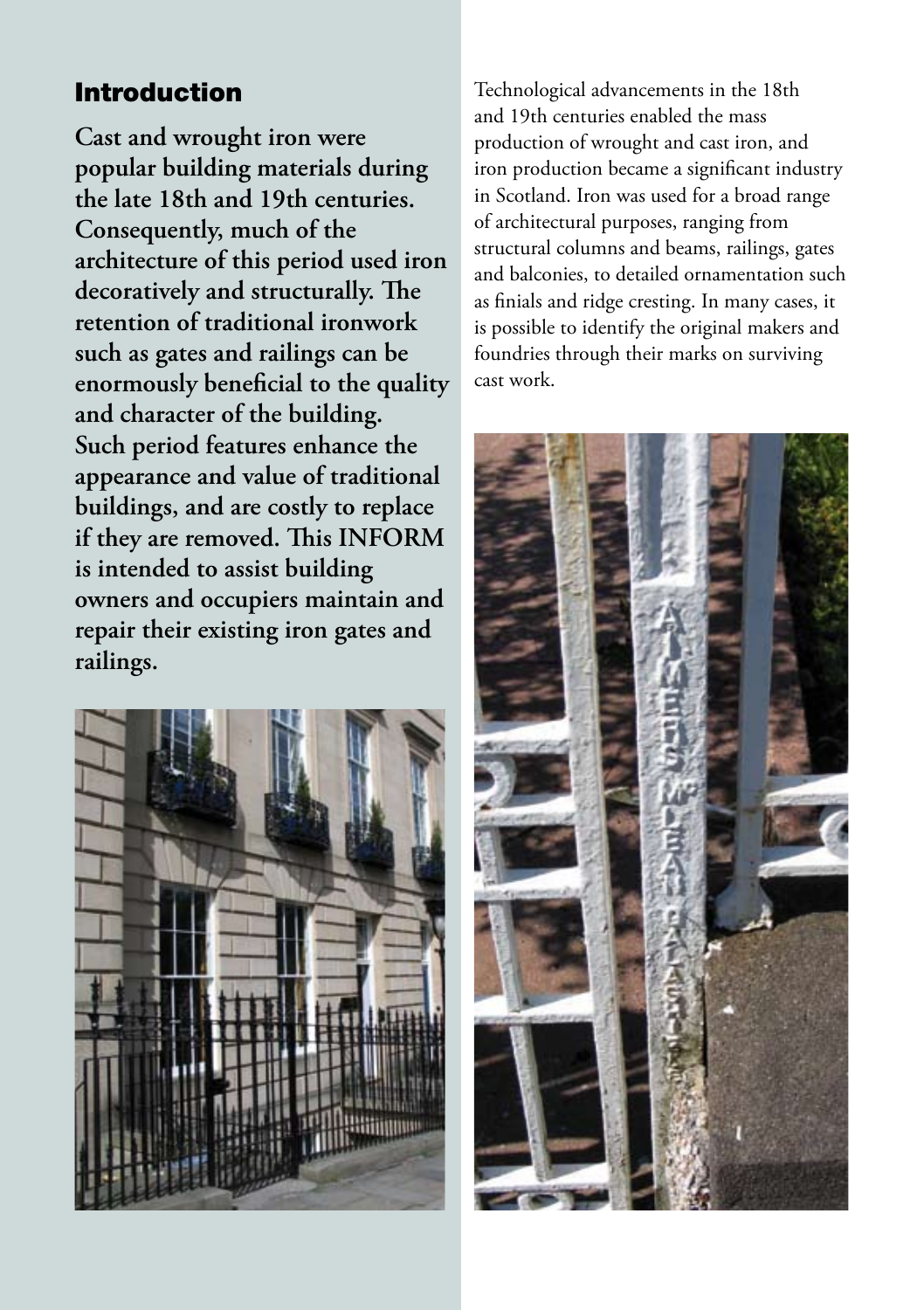### Identifying the material

In order to establish how best to maintain or repair ironwork, it is necessary to identify the type of iron it is made from:

Cast ironwork is more commonly found in Scotland than wrought ironwork. It is generally 'two-dimensional' in appearance and heavier in design than wrought ironwork. In the production process, a pattern (commonly made of wood) is used to make a mould using special sand, into which molten iron is poured. Because the pattern can be re-used designs often tend to be composed of repeating, identical sections.

Wrought ironwork is less common in Scotland, although the use of wrought iron enjoyed a revival in the early 20th century. It tends to be quite delicate – scrolls and foliage are common motifs – and, due to the specific craft skills involved in its working, slight variations of pattern and design are typical. Traditionally, blacksmiths worked the iron by hammering the material to shape, and assembled it by fire welding and by using collars, rivets and other mechanical means. It is important to note that wrought iron is not the same material as mild steel. Currently, 'wrought iron' is a misunderstood, over-used term that is often applied to any form of worked steel.





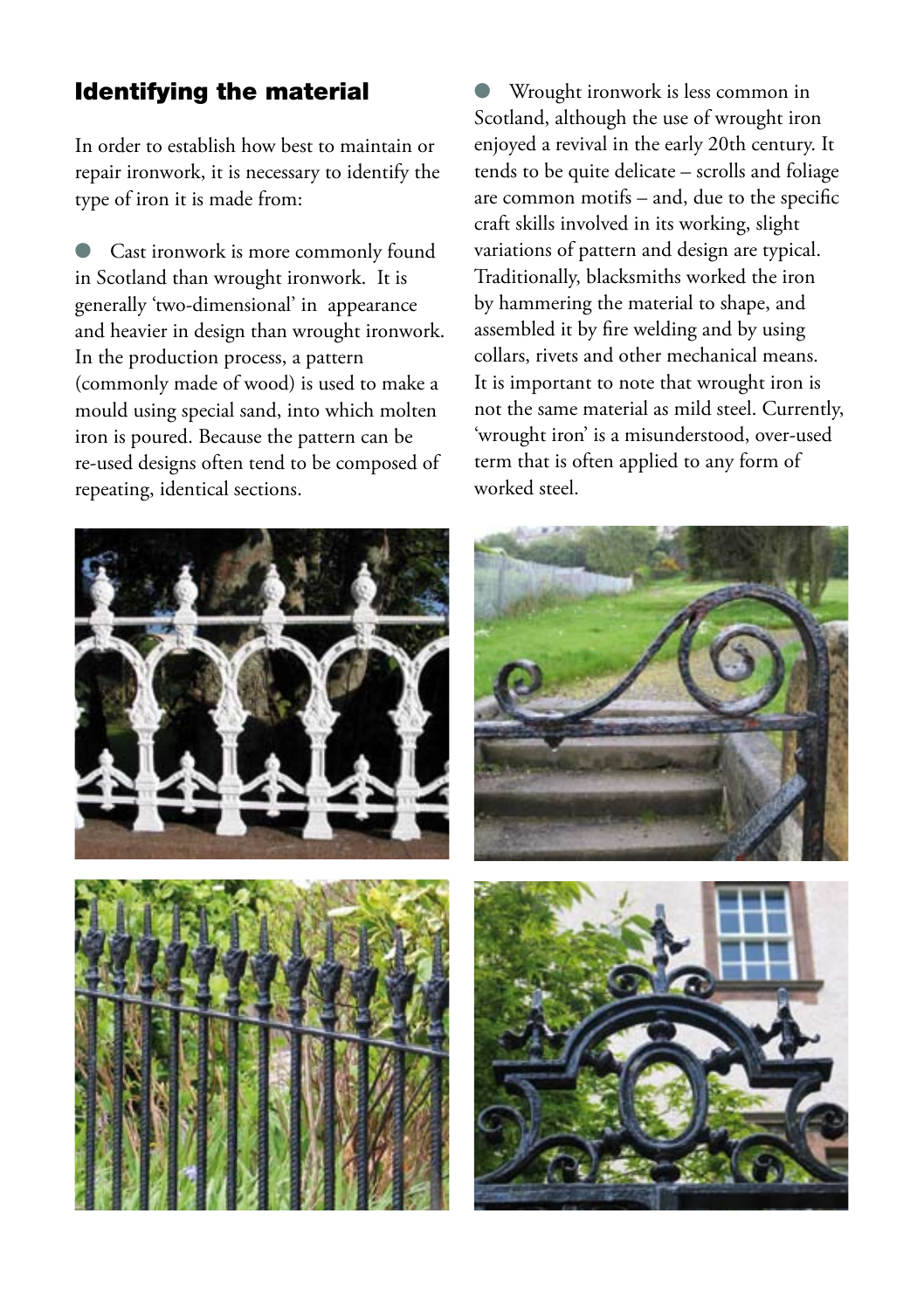## Warning signs of deterioration

Corrosion and general deterioration are not always immediately evident, but there are a number of warning signs that can indicate problems are beginning to occur. These include:

**I** Uneven surface known as 'pitting': Where this occurs on ironwork that is painted, this usually indicates that the surface of the iron is corroding beneath the paint (or has corroded previously).

Rust-coloured staining which has been washed down from ironwork onto supporting masonry.

An oily residue visible on the surface of the paint: This indicates that corrosion is occurring on iron beneath the paint surface and / or that the oil based paint is breaking down.

l Blistering paint is a sign that corrosion is occurring beneath paintwork.

Plant growth may indicate the presence of water and dirt traps. This can accelerate the development of corrosion by preventing water from draining away.



## Causes of deterioration

Iron is a durable material, but a number of factors can contribute to, and accelerate, decay. These include:

Lack of regular maintenance.

**I** Damaged or flaking paint can trap and hold water, preventing ironwork from drying out and leaving it more prone to corrosion.

l If the iron surface has not been properly cleaned and prepared before painting, the paint is less likely to provide good protection. Paint which has been applied too thickly is less effective and will obscure detail. Incompatible paint, or an inadequate number of coats, can also provide insufficient protection.

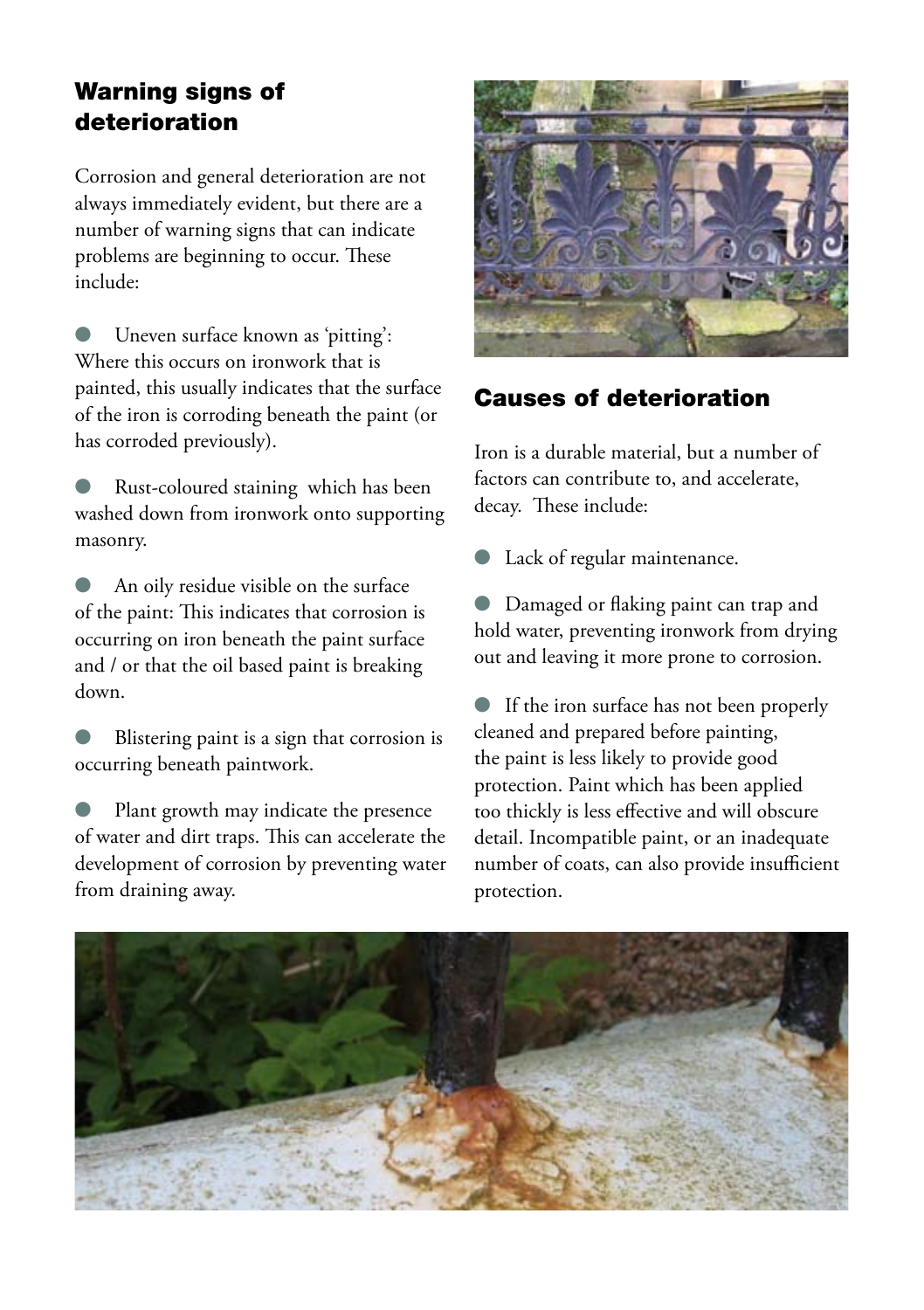



Design flaws in ironwork can create water traps and corrosion tends to occur more frequently at these points. Water traps can also be caused by un-sealed joints and holes, the accumulation of dirt, and where corrosion has developed.

l Plant growth can also trap and hold water. Roots and tendrils can damage ironwork as they grow, and developing corrosion may be hidden from view.

l As iron corrodes and delaminates it 'expands' (the volume of rust is up to 10 times greater than that of iron). This can distort the design of ironwork by forcing the various pieces apart (particularly wrought ironwork).

Fracturing can occur to stone where ironwork that has been fixed into masonry sockets corrodes and expands.

**ID** Unstable or subsiding supporting masonry can cause cast iron to fracture.

l As deterioration progresses, wrought iron will usually bend and distort due to its malleability, whereas cast iron, a hard and brittle material, can break under stress, often without warning.

**I**mpact damage can occur to ironwork in vulnerable locations. Wrought ironwork can be severely distorted, while cast iron is likely to be shattered by an impact.

Inappropriate, poorly designed repairs and replacements can be severely damaging to ironwork and will detract from the character and appearance of historic ironwork. Inserted sections made from dissimilar metals, such as aluminium or mild steel, corrode at a faster rate when in direct contact with iron. Repairs carried out using poor-quality welding techniques, in place of traditional mechanical fixings or fire welding, severely detract from the appearance of ironwork, and can also lead to corrosion.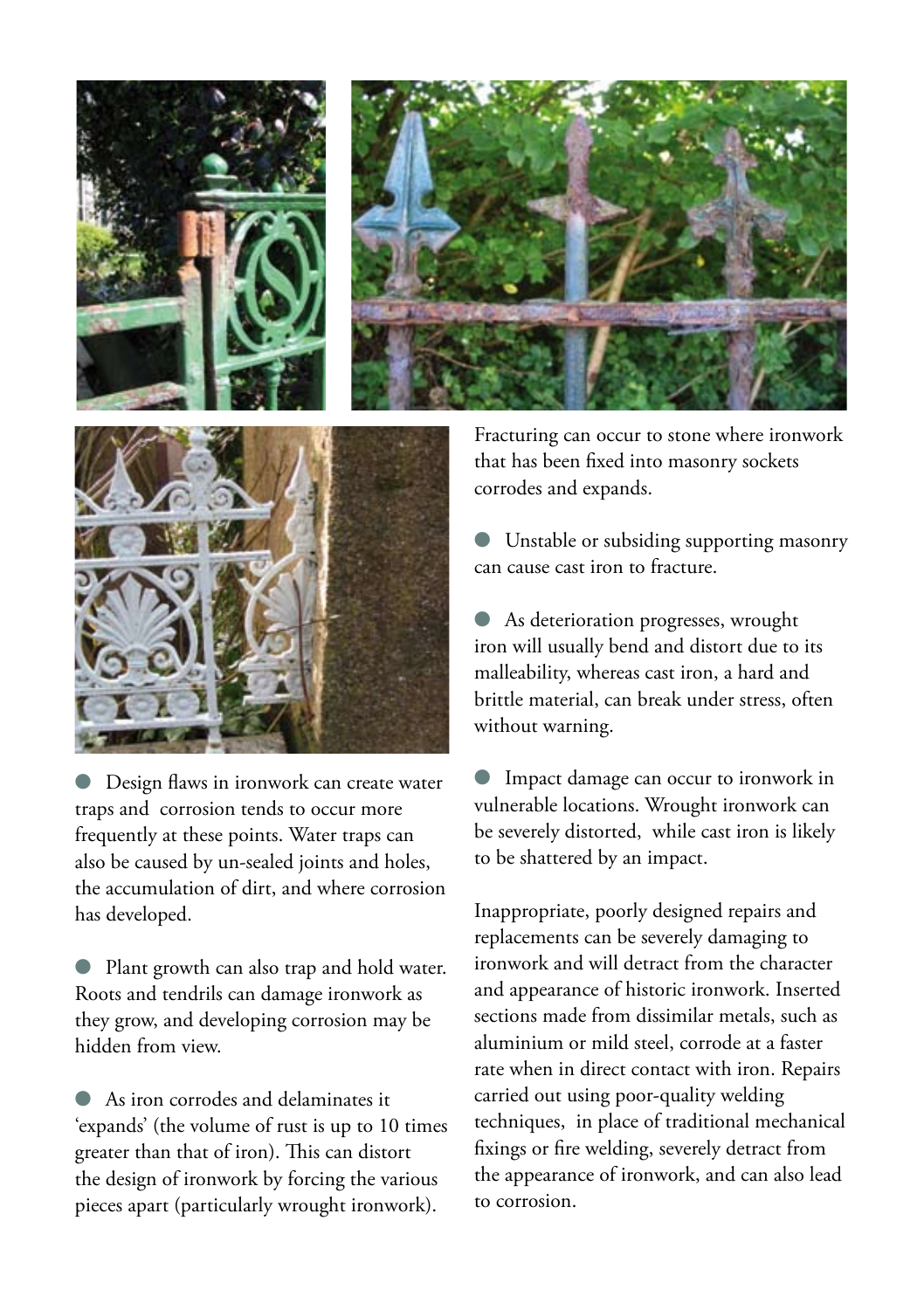### Regular maintenance

Regular maintenance is the most effective method of prolonging the life of ironwork. Annual inspections should be conducted to check for:

- damage to paint coatings
- signs of corrosion
- plant growth
- missing sections
- damage to stone copes

Any signs of damage or decay should be dealt with promptly. Areas of corrosion on the ironwork should be removed as soon as they are detected by using a wire brush, chisel, sandpaper or other appropriate mechanical means. It is important to protect masonry from staining and damage during this process.



## Repairing ironwork



For listed properties, listed building consent may be required prior to the repair of historic ironwork. For larger-scale projects, it may be advisable to employ the services of a professional to co-ordinate the necessary works.

Before embarking on repairs, it is important to assess the condition of the ironwork in order to determine what degree of intervention, if any, is required. The minimum level of intervention is generally preferable. Where repairs are necessary, as much of the original fabric as possible should be retained. It is essential to ensure that appropriate materials and techniques are used.

### l *Cast iron*

Cast iron can be difficult, though not impossible, to repair. It is therefore advisable to seek specialist advice. Cast iron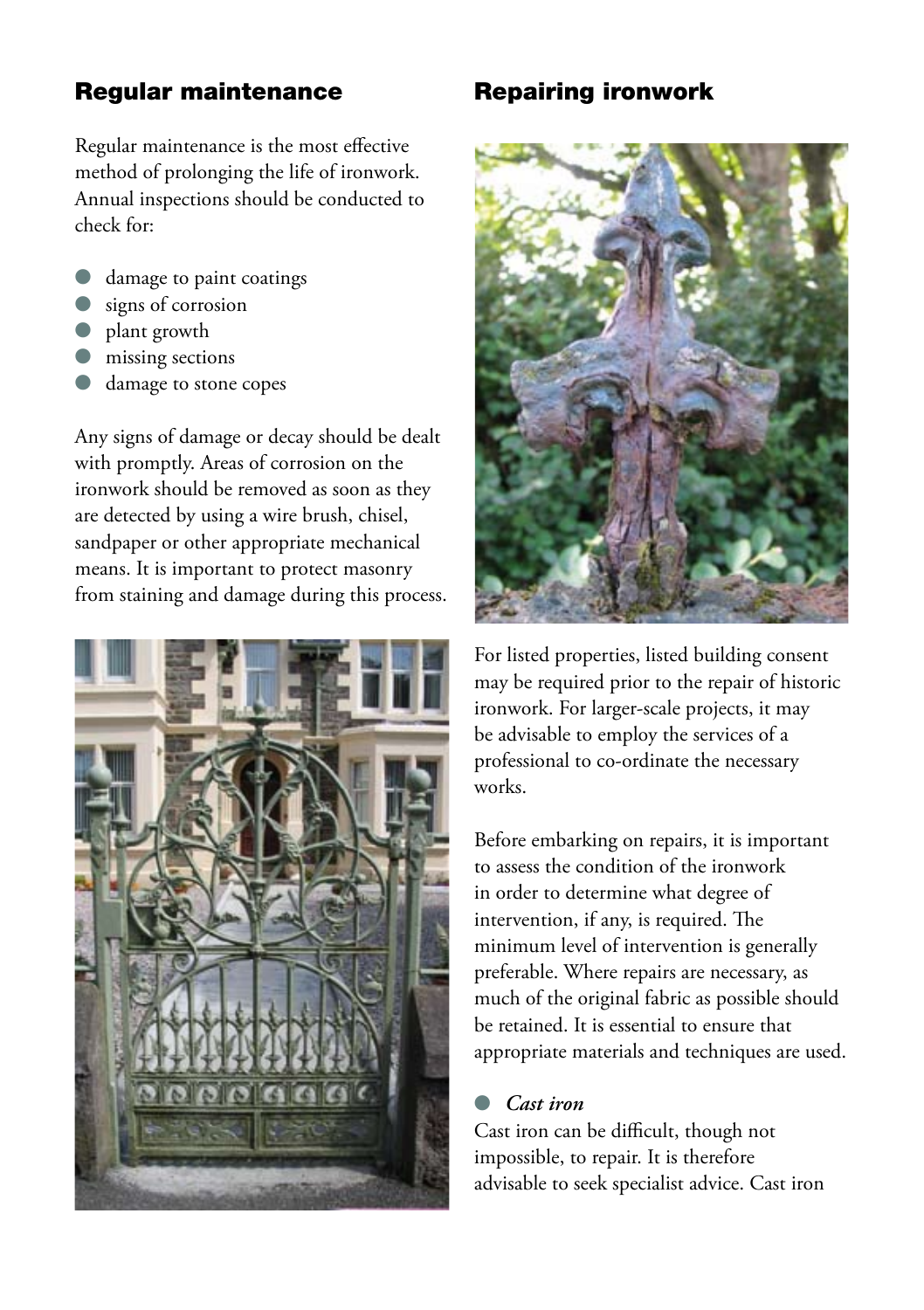welding should only be carried out by an experienced craftsperson. However, welding cast iron is problematic as the integrity of such repairs cannot always be guaranteed. Fractures can sometimes be repaired using screws and dowels instead of welding. Badly damaged and missing sections may need to be replaced and such replacements should always be on a like-for-like basis using traditional manufacturing techniques. Matching elements can usually be obtained from foundries specialising in traditional casting. They usually hold a wide range of traditional patterns in stock. Cast aluminium, fibreglass, plastic and steel are not appropriate substitutes. Fixings should be selected with care. Galvanised fixings can rapidly corrode and should not be used, therefore stainless steel fixings are generally recommended.

#### l *Wrought iron*

It is important that an appropriately qualified and experienced person carries out any necessary repairs to wrought ironwork and that traditional detailing and techniques are used. Wrought iron is currently only available as recycled material, and can be comparatively expensive in relation to mild steel. However, while mild steel is the most commonly used alternative material to repair or replace wrought iron, this is generally not recommended. Wrought iron is widely considered to be more durable than mild steel and is therefore likely to reduce the need for future expenditure on repair-work.

### Painting ironwork

l Never paint over rust. A clean, well prepared surface is essential before applying paint. This will ensure that the paint adheres properly to the iron, or underlying paint, and will improve its effectiveness. It will also prolong the life of the paint.

Depending on the extent of corrosion, it may be possible to "spot" paint areas (using a compatible paint) by feathering the edges of existing paint with sandpaper and then painting over the exposed metal. Care should be taken to form a good overlap with the existing paint.

l Where existing paint is sound, it may be possible to use this as the base for a fresh coat. To do this, clean the surface of the existing paint thoroughly using water, taking care to remove any areas of rust, dirt or grease, then sandpaper the paint to provide a good key for the fresh coats.

l It is advisable to ensure that fresh paint is compatible with the ironwork and existing paint layers. There may be a need to consult the paint manufacturer's guidelines for directions on this.

**IDE Brushes are usually the most effective** means of applying paint to ironwork. It is important to allow each coat to dry thoroughly before applying the next. This prevents the upper coats being damaged by the evaporation of solvents from the undercoats. Painting ironwork should not be carried out between the months of November and February as conditions are likely to be too damp and cold to allow paint to cure properly. Wind-blown dust and dirt can also reduce the effectiveness of new paint, therefore avoid painting in breezy conditions. Paint thickness is also important; several thin coats are more effective than fewer thick coats.